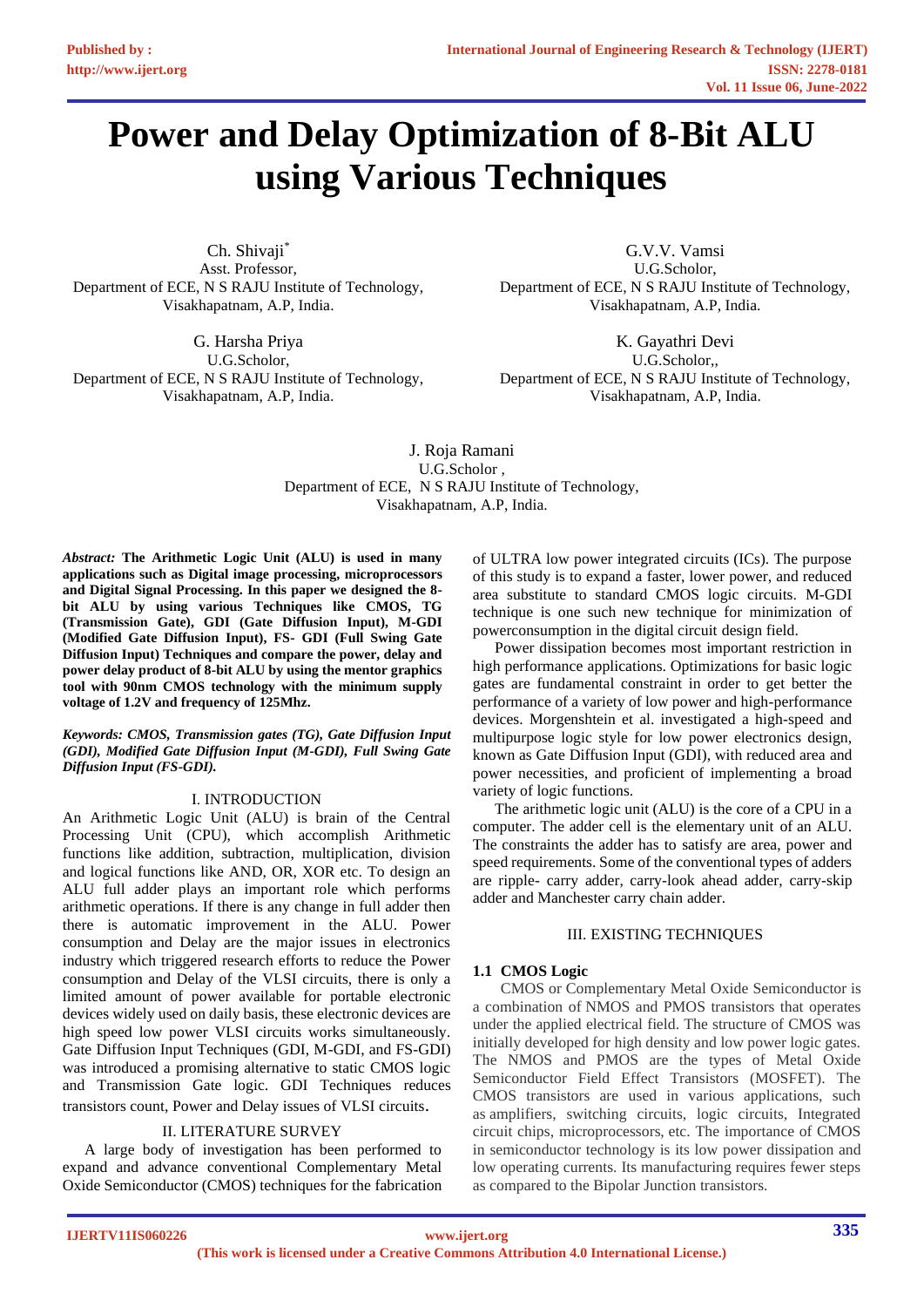

### **1.2 Transmission Gate Logic**

Transmission gate (TG) is a complementary switch constructed by CMOS pair. CMOS pair serves as a switch in case of transmission gates. There are two types of transistors in TG. They are NMOS transistor and PMOS transistor connected back-to-back. Both the PMOS as well as the NMOS transistors becomes switched on or off concurrently. The Ntype MOS transistor gives a terrific active low signal "0" but a poor active high signal "1". Similarly, the P- type MOS transistor provides an excessive active high "1" but a bad active low signal "0" (Priyadharshini Shanmuga Sundaram et al. 2011 and Michael H. Schulz et al. 1989).



Fig. 2: Schematic representation of a Transmission Gate



Fig. 3: Circuit Symbol of a transmission gate

#### **1.3 GDI Logic**

Gate diffusion input is a new Technique of reducing power dissipation, area and delay and achieving high speed and high performance. The combinational circuits also implemented by using this technique. So that, the total circuit area reduction and power reduction is achieved. GDI Technique is a twotransistor designing technique, using which the complex logic and arithmetic functions can be determined. In first look GDI cell similar to CMOS inverter but GDI cell consists of 3 inputs – G (common gate input of PMOS and NMOS), P (input to drain/source of PMOS) and N (input to drain/source of NMOS). Bulks of both PMOS and NMOS are attached to their diffusion P, N to reduce bulk effect [8]. GDI cell decreases both gate leakage current and subthreshold leakage current as compared to traditional CMOS but its performance depreciates when used in and below 90nm technology. Fabrication of basic GDI cell is not possible in traditional p well progression. When substrate attached to drain, threshold voltage is increased and

when the substrate is attached to source, body effect is destroyed.



#### **1.4 M-GDI Logic**

MGDI is a new technique for designing low power digital circuits. This technique is adopted from GDI technique. MGDI technique is used to reduce power dissipation, transistor count and area of digital circuits. MGDI also consists of three input terminals - G, (input of both PMOS and NMOS) P, (input to drain/source of PMOS) and N (input to drain /source of NMOS) except the bulks of PMOS (SP) and NMOS (SN) are constantly coupled to VDD and GND, MGDI overcomes the drawbacks of GDI cell [9]. With technology scaling, the influence of source body voltage on transistor threshold voltage gets exceeding a bridged i.e., the linearized body coefficient. On varying the values of G, P, N, SP and SN in MGDI cell, SP and SN will remain constantly coupled to VDD and GND CMOS it requires 6 transistors.

The main advantage of MGDI technique is that it reduces transistor counts and area on chip that's cause of low power consumptions. So, it is easy to design complex circuits using MGDI technique. The basic primitive of GDI cell consists of NMOS and PMOS containing four terminals G (common gate input of NMOS and PMOS transistors), P (the outer diffusion node of PMOS transistor), N (the outer diffusion node of MOS transistor), and D (common diffusion node of both transistors).In this work a modified primitive GDI logic gates have been implemented in 0.250μm technology and it is compared with existing GDI and CMOS logic. Fig 1 shows the construction of modified GDI basic gates of AND, OR, NOR, NAND, XOR, XNOR and MUX The modified GDI primitive cells are constructed and its significant variation between CMOS and conventional GDI are compared..



Full swing GDI (FS-GDI) technique is utilized to reduce power consumption and delay. Full swing GDI technique gives better speed of operation as compared to CMOS technique.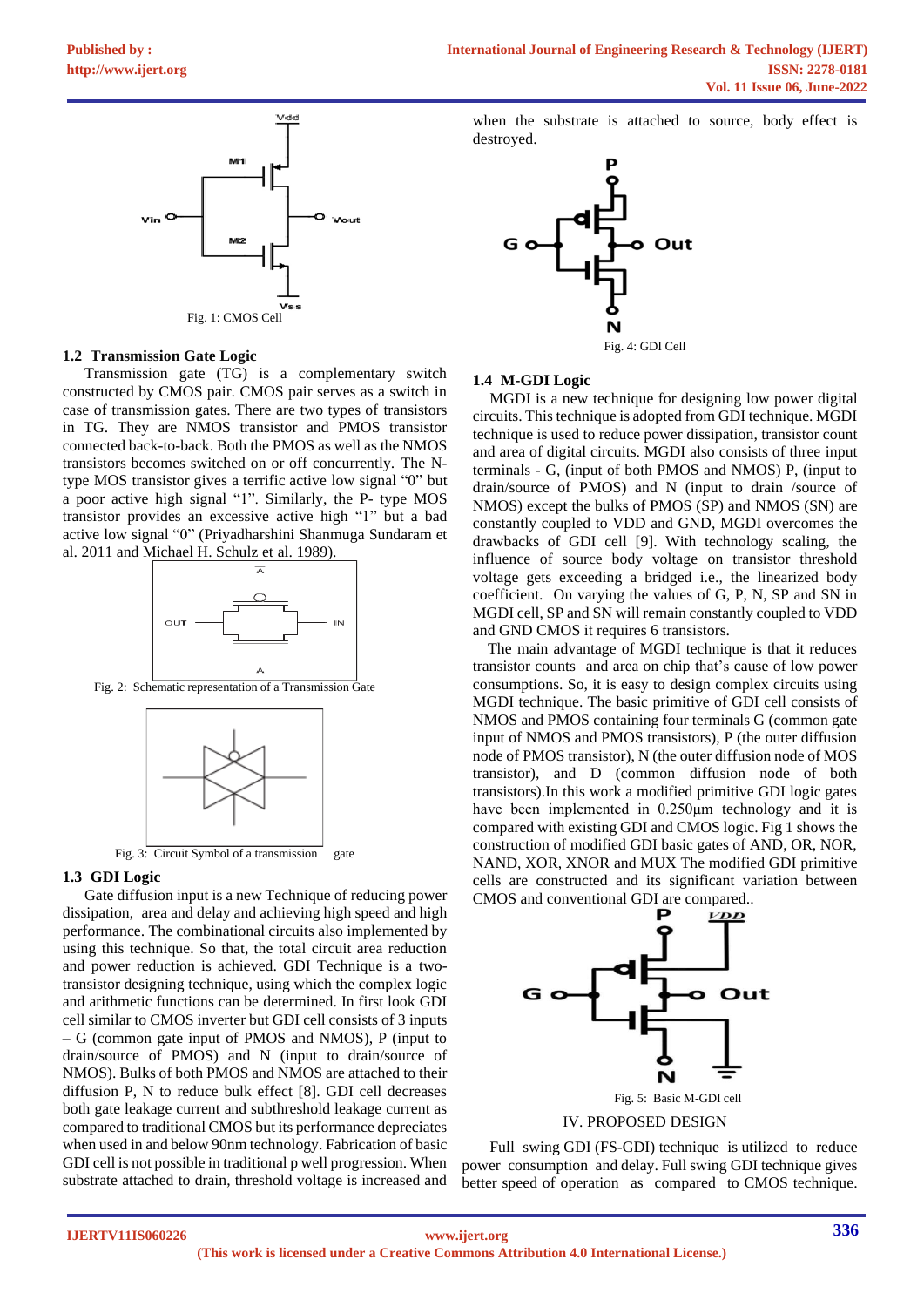While keeping these parameters at best GDI maintains low complexity of design [10]. Full-swing GDI cells proposed to improve the output swing of GDI gates as an alternative for swing restoration buffers, a swing restoration transistor used to improve the output swing of F1 and F2 gates. F1 and F2 are universal gates similar to NAND and NOR gates as shown in Fig. 3. Using this technique full swing output can be achieved at the expense of increasing transistor count compared tomodified-GDI gates, but when compared to CMOS and PTL implementations FS gates uses fewer transistors hence power consumption and area of VLSI circuits are reduced.



Fig. 6: Basic FS-GDI cell

#### V. IMPLEMENTATION

In this the Full-Swing GDI technique is used to realize the circuits required todesign the ALU as follows:

## *A. 2x1 Multiplexer*

A multiplexer is a digital switch chooses the output form several inputs basedon a select signal, shown in figure. 2x1 multiplexer consists of 6 transistors.



Fig. 7: FS-GDI Based 2X1 MUX

## *B. 4x1 Multiplexer*

Using the previously discussed 2x1 multiplexer a 4x1 multiplexer realized as shown in Fig. consists only of 16 transistors.



## *C. Full Adder*

A full adder is a combinational circuit that performs the arithmetic sum of three input bits. It consists of three inputs and two outputs. The adder cell used in this design realized using full-swing AND, OR, and XOR gates. This design was chosen among 3 designs to maintain low power operation, it has the lowest delay among the three designs, and with some modifications it performs the logic operations as well, these modifications will save large area of the ALU design.



Fig. 9: FS-GDI Based Full Adder *D. Arithmetic Logic Unit*

An ALU is a key component in the Central Processing Unit (CPU) of any computer; even the simplest microprocessors contain one. It performs arithmetic operations such as addition, subtraction, increment, decrement and logic operations such as AND, OR, XOR and XNOR. The proposed design of the 4-Bit ALU consists of 4 stages, each stage is an 1-Bit ALU realized using the previously discussed circuitsas follows. Each 1-Bit ALU stage consists of two 2x1 multiplexers, two 4x1 multiplexers and one full adder cell, this design requires 48 transistors as depicted in Fig. Any desired operation can be performed based on the selection line S0, S1, S2 code; Table II summarizes the truth table of the proposed ALU.



Fig. 10: FS-GDI Based 1-Bit ALU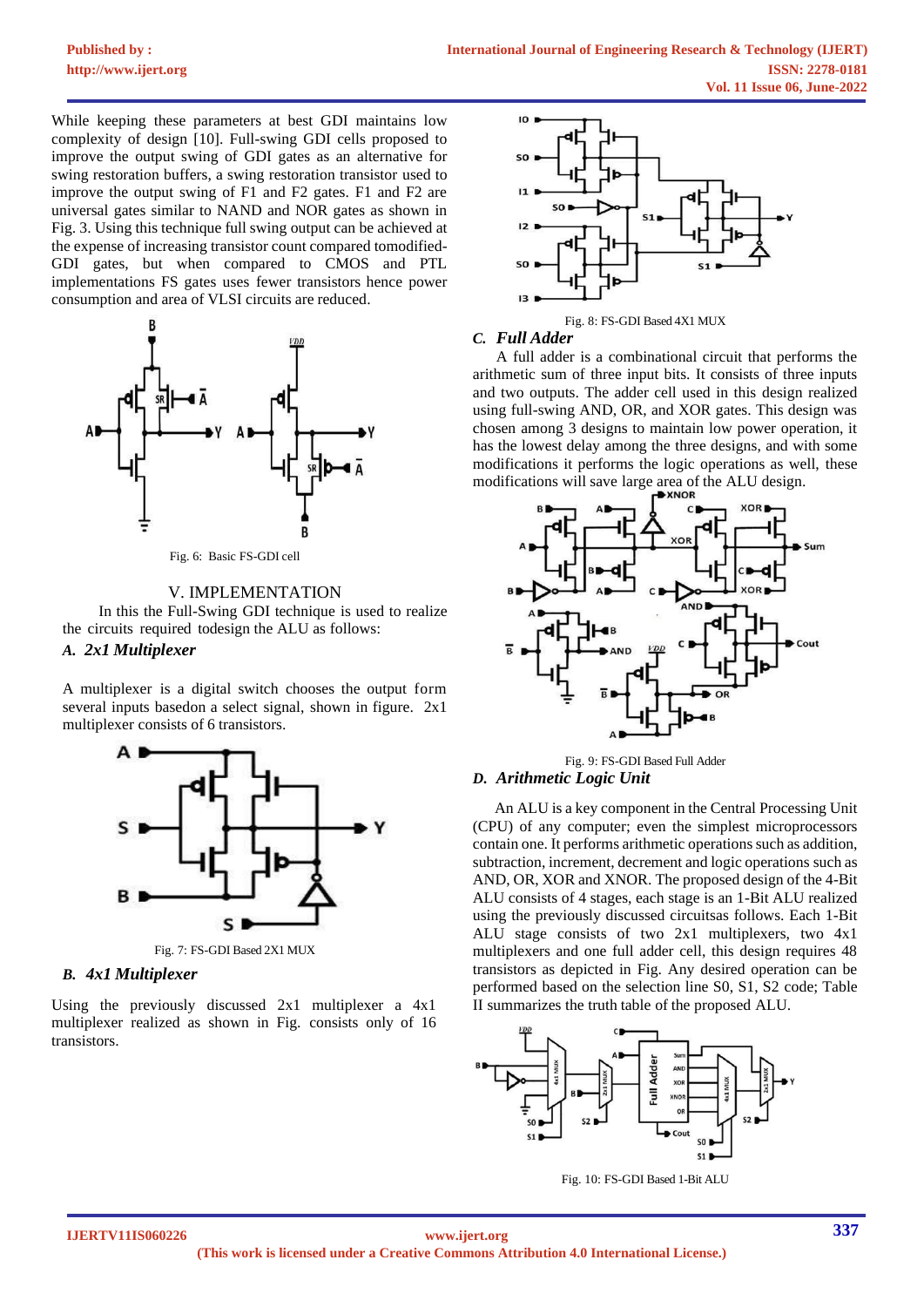# VI. SIMULATION RESULT



Fig. 11: Schematic for FS-GDI based FULL ADDER



Fig. 12: FS-GDI based FULL ADDER Output Waveform



Fig. 13: Schematic for FS-GDI based LOGIC BLOCKS



Fig. 14: FS-GDI based LOGIC BLOCKS Output Waveform



Fig. 15: Schematic for FS-GDI based 2X1 MULTIPLEXER



Fig. 16: FS-GDI based 2X1 MULTIPLEXER Output Waveform



Fig. 17: Schematic for FS-GDI based 4X1 MULTIPLEXER

| Tanner T-Spice 15.00      |                | C/Users/User\AppData\Local\Temp\4X1MUX_FSGDI.xp |       |        | 12:26:08 PM 4/30/202 |  |
|---------------------------|----------------|-------------------------------------------------|-------|--------|----------------------|--|
| $\rightarrow$ 117<br>110  |                |                                                 |       |        |                      |  |
|                           |                |                                                 |       |        |                      |  |
| ğ cm                      |                |                                                 |       |        |                      |  |
| 1105                      |                |                                                 |       |        |                      |  |
| $-11$<br>5,880            |                |                                                 |       |        |                      |  |
| ğ.                        |                |                                                 |       |        |                      |  |
|                           |                |                                                 |       |        |                      |  |
| 1.102<br><b>CALL OF</b>   |                |                                                 |       |        |                      |  |
| 1100                      |                |                                                 |       |        |                      |  |
| ğ 234                     |                |                                                 |       |        |                      |  |
| 1105                      |                |                                                 |       |        |                      |  |
| $\rightarrow$<br>1595     |                |                                                 |       |        |                      |  |
|                           |                |                                                 |       |        |                      |  |
| §zas                      |                |                                                 |       |        |                      |  |
| (18)                      |                |                                                 |       |        |                      |  |
| $\rightarrow$ 19<br>5.500 |                |                                                 |       |        |                      |  |
| ğ 230                     |                |                                                 |       |        |                      |  |
|                           |                |                                                 |       |        |                      |  |
| 1.185<br>$+11$<br>5.880   |                |                                                 |       |        |                      |  |
|                           |                |                                                 |       |        |                      |  |
| ğ 2300                    |                |                                                 |       |        |                      |  |
| 1105                      |                |                                                 |       |        |                      |  |
| $-0.1$<br>110             |                |                                                 |       |        |                      |  |
| ទ្វី រស                   |                |                                                 |       |        |                      |  |
|                           |                |                                                 |       |        |                      |  |
| $1101 -$                  |                |                                                 |       |        |                      |  |
| státe<br>6.00             | 24.08<br>35.30 | 45 BSV<br>AZ.                                   | stite | st.ide | tiate                |  |

Fig. 18: FS-GDI based 4X1 MULTIPLEXER Output Waveform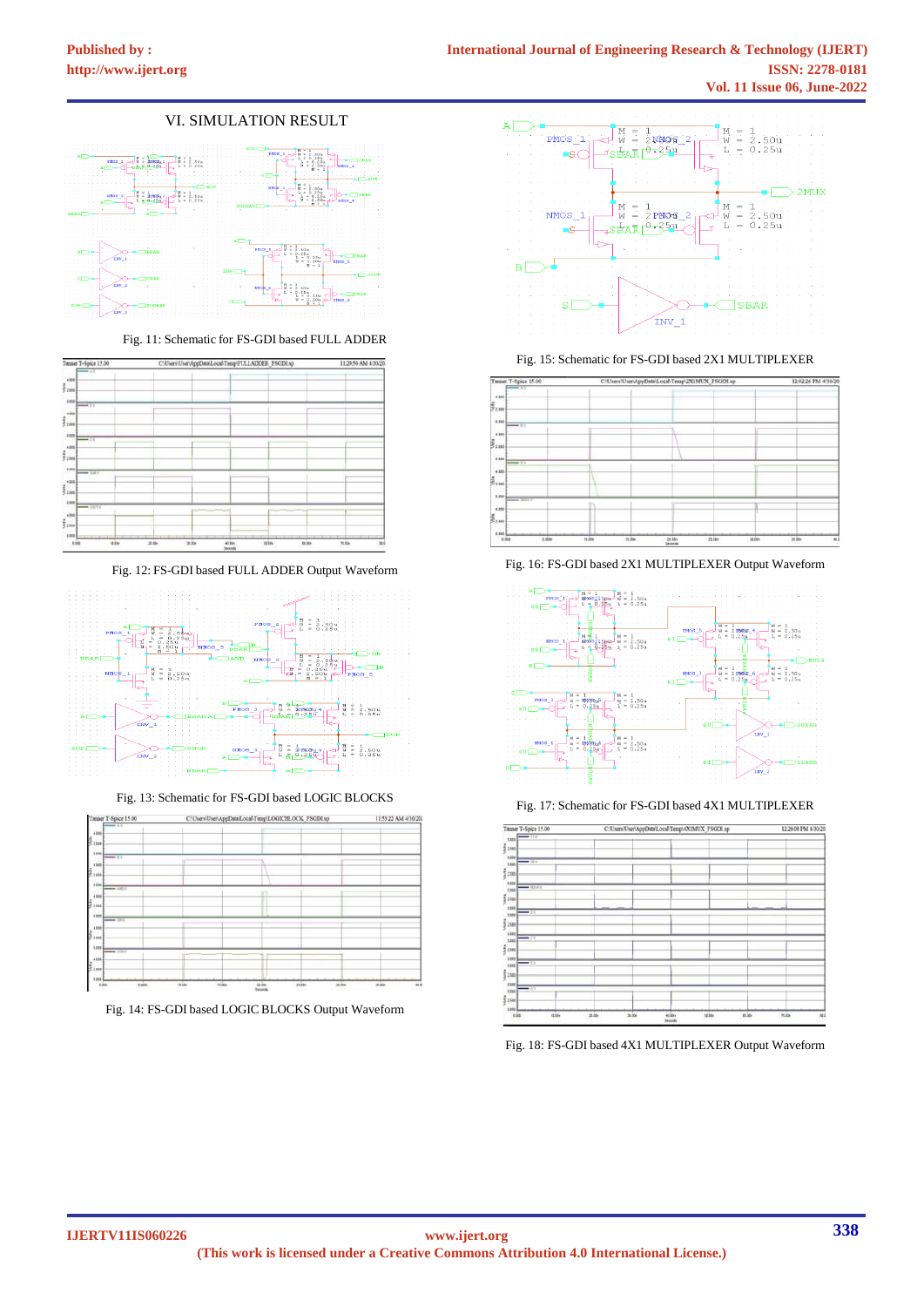

Fig. 19: Schematic for FS-GDI based 1 BIT ALU

| Tanner T-Spice 15.00          |        |      |         | C:\Users\User\AppData\Local\Temp\IBITALU_FSGDLsp |       | 2:26:13 PM 5/12/202 |                |
|-------------------------------|--------|------|---------|--------------------------------------------------|-------|---------------------|----------------|
| $-1V$<br>1388                 |        |      |         |                                                  |       |                     |                |
| <b>E</b> LINE                 |        |      |         |                                                  |       |                     |                |
| 1181<br>$-17$                 |        |      |         |                                                  |       |                     |                |
| 110                           |        |      |         |                                                  |       |                     |                |
| \$198<br>116                  |        |      |         |                                                  |       |                     |                |
| $-0.0$<br>1188                |        |      |         |                                                  |       |                     |                |
| 5110                          |        |      |         |                                                  |       |                     |                |
| 1186<br>$\rightarrow$ 11 Y    |        |      |         |                                                  |       |                     |                |
| 1.188                         |        |      |         |                                                  |       |                     |                |
| \$110                         |        |      |         |                                                  |       |                     |                |
| 118<br>$\rightarrow$<br>1.886 |        |      |         |                                                  |       |                     |                |
| 2.598                         |        |      |         |                                                  |       |                     |                |
| 1181                          |        |      |         |                                                  |       |                     |                |
| $-17$<br>1101                 |        |      |         |                                                  |       |                     |                |
| 2588                          |        |      |         |                                                  |       |                     |                |
| 1101<br>$\rightarrow$ may     |        |      |         |                                                  |       |                     |                |
| 1,181                         |        |      |         |                                                  |       |                     |                |
| 2.586                         |        |      |         |                                                  |       |                     |                |
| 110<br>$-0.11$<br>5.888       |        |      |         |                                                  |       |                     |                |
| šm                            |        |      |         |                                                  |       |                     |                |
| 1101                          |        |      |         |                                                  |       |                     |                |
| $\overline{u}$<br>m<br>101    | 21 lin | 3150 | 41 life | stite                                            | 48.Mm | 76.85               | $\overline{a}$ |

Fig. 20:FS-GDI based 1 BIT ALU Output Waveform



Fig. 21: Schematic for FS-GDI based 8 BIT ALU

| Timmer T-Newce 15.00                |              |        | C/Cwen/UverAppDateLocalTempABITALU_PSGDLap |   |        | 4.12.48 794 5/12/2022 |
|-------------------------------------|--------------|--------|--------------------------------------------|---|--------|-----------------------|
| --<br>16, 16, 66, 66                |              |        |                                            |   |        |                       |
| er ers                              | <b>STATE</b> |        |                                            |   |        |                       |
| 4,446<br>$-$ 10 $+$                 |              |        |                                            |   |        |                       |
| $+200$                              |              |        |                                            |   |        |                       |
| $-0.013$                            |              |        |                                            |   |        |                       |
| $-301$                              |              |        |                                            |   | $\sim$ |                       |
| $1 - 100$<br>$-111$                 |              |        |                                            |   |        |                       |
| $4 - 10$                            |              |        |                                            |   |        |                       |
| <b>Barry Star To</b>                |              | $\sim$ |                                            |   |        |                       |
| $-200$                              |              |        |                                            |   |        |                       |
| $-10.1$                             |              |        |                                            |   |        |                       |
| <b>Catal</b>                        |              |        |                                            |   |        |                       |
|                                     |              | $\sim$ |                                            |   |        |                       |
| --<br>--                            |              |        |                                            |   |        |                       |
| ALCOHOL:<br>4.117<br><b>Support</b> |              |        |                                            |   |        |                       |
| $-111$                              |              |        |                                            |   |        |                       |
| di contro                           |              |        |                                            | - | -      |                       |
| $-2.11$                             |              |        |                                            | ٠ |        |                       |
| in case.<br>_<br>.                  |              |        |                                            |   |        |                       |
| --                                  |              |        |                                            |   |        |                       |
| 250                                 |              |        |                                            |   |        |                       |
| -<br>--                             |              |        |                                            |   |        |                       |
| $-0.0000$                           |              |        |                                            |   |        |                       |
| $-200$                              |              |        |                                            |   |        |                       |
| ÷                                   |              |        |                                            |   |        |                       |
| 7.7                                 |              |        |                                            |   |        |                       |
|                                     |              |        |                                            |   |        |                       |
| <b>STATISTICS</b>                   |              |        |                                            |   |        |                       |
|                                     |              |        |                                            |   |        |                       |
| - -                                 |              |        |                                            |   |        |                       |
| =<br>. .                            |              |        |                                            |   |        |                       |
|                                     |              |        |                                            |   |        |                       |
| --                                  |              |        |                                            |   |        |                       |
|                                     |              |        |                                            |   |        |                       |
| 25.3                                |              |        |                                            |   |        |                       |
| =<br>-                              |              |        |                                            |   |        |                       |
|                                     |              |        |                                            |   |        |                       |
| ÷                                   |              |        |                                            |   |        |                       |
|                                     |              |        |                                            |   |        |                       |
| ÷<br>=                              |              |        |                                            |   |        |                       |
|                                     |              |        |                                            |   |        |                       |

Fig. 22: FS-GDI based 8 BIT ALU Output Waveform



Fig. 23: Layout for FS-GDI based 2X1 MULTIPLEXER



Fig. 24: Layout for FS-GDI based 4X1 MULTIPLEXER



Fig. 25: Layout for FS-GDI based FULL ADDER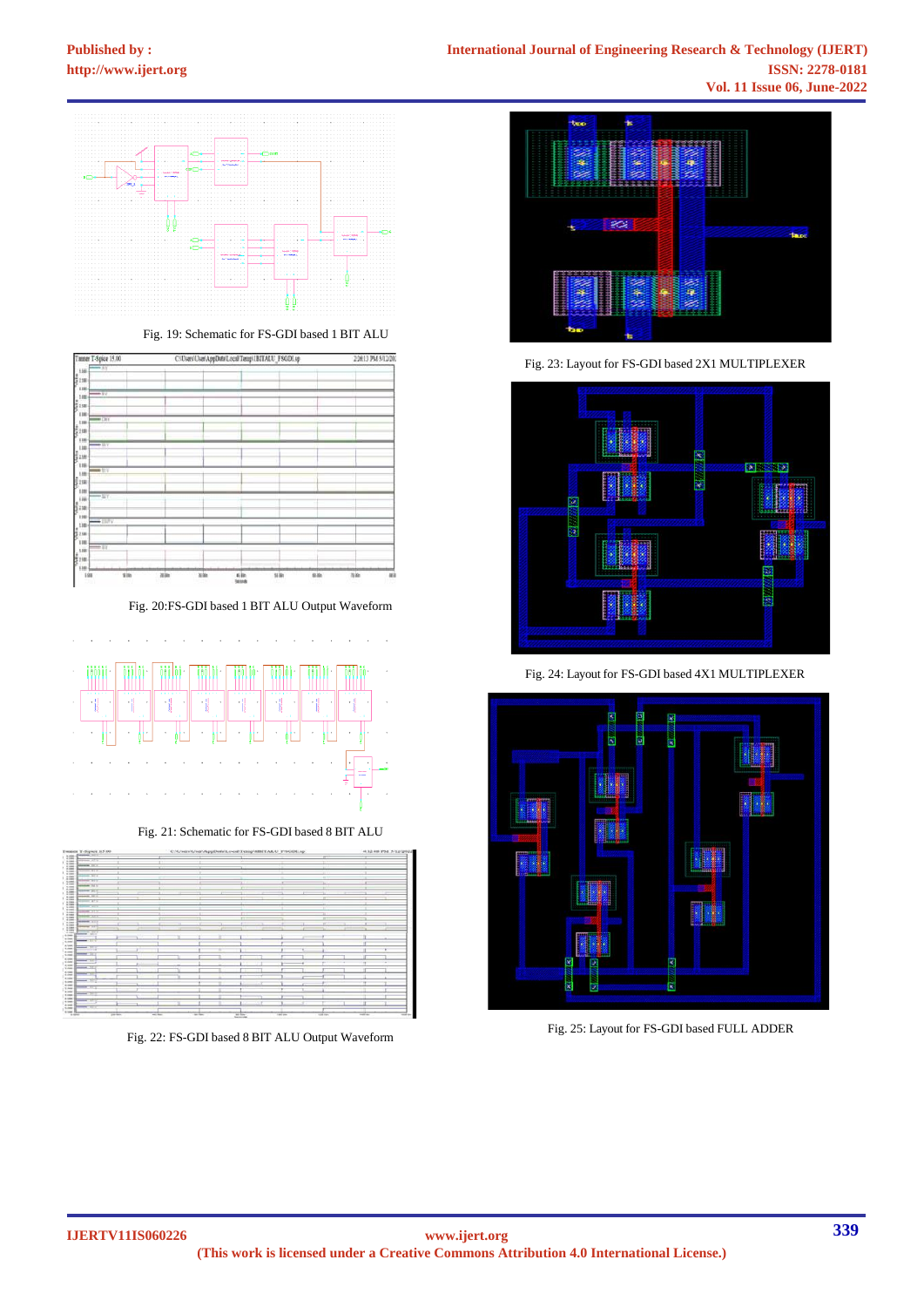

Fig. 26: Layout for FS-GDI based LOGIC BLOCKS

|                    |                     | Table 1: Comparison of Different Techniques 250nm |              |                |  |  |  |  |  |
|--------------------|---------------------|---------------------------------------------------|--------------|----------------|--|--|--|--|--|
| Technology         |                     |                                                   |              |                |  |  |  |  |  |
| Technology         | <b>Number</b><br>of | Power<br>consumption                              | <b>Delay</b> | Power<br>delay |  |  |  |  |  |
|                    | transistors         |                                                   |              | product        |  |  |  |  |  |
| <b>CMOS</b>        | 648                 | $95.511 \times 10^{-6}$                           | 120.25x10    | 0.0114x10      |  |  |  |  |  |
| $\mathbf{L}\Omega$ |                     |                                                   |              |                |  |  |  |  |  |

| <b>LOGIC</b>  |     |                         | 12          |                          |
|---------------|-----|-------------------------|-------------|--------------------------|
| TG            | 400 | $50.158x10^{-6}$        | 106.28x10   | $0.0531x10$ <sup>-</sup> |
| <b>LOGIC</b>  |     |                         | 12.         |                          |
| GDI           | 372 | $48.153 \times 10^{-6}$ | 185.36x10   | 8.9083x10                |
| <b>LOGIC</b>  |     |                         | 12.         |                          |
| <b>M-GDI</b>  | 288 | $30.001x10^{-6}$        | 0.04638     | $1.3890x10$ <sup>-</sup> |
| <b>LOGIC</b>  |     |                         | $x10^{-12}$ |                          |
| <b>FS-GDI</b> | 448 | $46.916x10^{-6}$        | 0.03383     | $0.0154x10$ <sup>-</sup> |
| <b>LOGIC</b>  |     |                         | $x10^{-12}$ |                          |

Table 2: Comparison of Different Techniques for 90nm Technology

| Technology   | <b>Number</b> | <b>Power</b>           | <b>Delay</b>             | Power                    |
|--------------|---------------|------------------------|--------------------------|--------------------------|
|              | of            | consumption            |                          | delay                    |
|              | transistors   |                        |                          | product                  |
| <b>CMOS</b>  | 648           | $67.62 \times 10^{-6}$ | 94.42x10                 | 0.0635x10                |
| <b>LOGIC</b> |               |                        | 12.                      |                          |
| TG           | 400           | $34.86x10^{-6}$        | 82.35x10                 | $0.0285x10$ <sup>-</sup> |
| <b>LOGIC</b> |               |                        | 12                       |                          |
| GDI          | 372           | $32.45 \times 10^{-6}$ | 110.58                   | 3.5695x10                |
| <b>LOGIC</b> |               |                        | $x10^{-12}$              |                          |
| MGDI         | 288           | $16.51 \times 10^{-6}$ | $0.0083x10$ <sup>-</sup> | $0.0013x10$ <sup>-</sup> |
| <b>LOGIC</b> |               |                        | 12                       |                          |
| <b>FSGDI</b> | 448           | $12.23x10^{-6}$        | $0.0054 \times 10^{-7}$  | $0.0066x10^{-}$          |
| <b>LOGIC</b> |               |                        | 12                       |                          |

## VII. CONCLUSION

This work presents an 8-Bit ALU designed in TSMC 90nm CMOS process using the GDI, Modified GDI, Full-Swing GDI technique, Transmission Gate technique and simulated using the Tanner EDA tool. Simulation results showed an advantage of the proposed ALU design in terms of power consumption and transistor count, while maintaining Full-Swing Operation and as well as Transmission Gate. The proposed FS-GDI provide better results compare to existing techniques. It consists of 448 transistors and operates under 5V supply voltage.

#### REFERENCES

- [1] Vivechana Dubey, Ravimohan Sairam, "An Arithmetic and Logic Unit Optimized for Area and power" IEEE Fourth International Conference on Advanced Computing & Communication Technologies.,pp.330-334, 2014.
- [2] G. Sree Reddy, K. V. KoteswaraRao,"32-Bit Arithmetic and Logic Unit Design With Optimized Area and Less Power Consumption By Using GDI Technique" International Journal of Research In Computer Applications and Robotics, Vol.3 Issue.4, pp. 51-66, April 2015.
- [3] Hee-sup Song, Jin-Ku Kang, "A CMOS adiabatic logic for low power circuit design",Proceedings of 2004 IEEE Asia-Pacific Conference on Advanced System Integrated Circuits 2004., pp.348,351, 4-5 Aug. 2004. doi: 10.1109/APASIC.2004.1349493.
- [4] Vojin G. Oklobdßzija, Fellow, IEEE, Dragan Maksimovi´c, Member, IEEE, andFengcheng Lin" Pass-Transistor Adiabatic Logic Using Single Power-Clock Supply" Ieee transactions on circuits and systems-II:analog and digital signal processing,vol.44,no.10,October 1997
- [5] Junyoung Park, Sung Je Hong, Jong Kim, "Energy-saving design technique achieved by latched pass-transistor adiabatic logic", IEEE International Symposium in Circuits and Systems, 2005. ISCAS 2005., Vol. 5, pp.4693-4696 23-26 May 2005. doi: 10.1109/ISCAS.2005.1465680.
- Robert C. Chang, Po-Chung Hung, Hsin-Lei Lin, "Low Power Energy Recovery Complementary Pass-Transistor Logic", Journal of Circuits, Systems, and Computers Vol. 15, No. 4, pp.491–504, 2006.
- [7] A. Morgenshtein, I. Shwartz, and A. Fish, "Gate Diffusion Input (GDI) logic in standard CMOS Nanoscale process", 2010 IEEE 26th Convention of Electrical and Electronics Engineers in Israel, 2010.
- A. Morgenshtein, A. Fish, and I. Wagner, "Gate-diffusion input (GDI): a power- efficient method for digital combinatorial circuits", IEEE Transactions on Very Large Scale Integration (VLSI) Systems IEEE Trans. VLSI Syst., vol. 10, no. 5, pp. 566–581, 2002.
- [9] Shubham Sarkar, Hijal Chatterjee, PritamSaha, Manoj Biswas proposed "8- Bit ALU Designusing m-GDI Technique", Proceedings of the Fourth International Conference on Trends in Electronics and Informatics (ICOEI 2020) IEEE Xplore Part Number: CFP20J32- ART; ISBN: 978-1-7281-5518-0, 978-1-7281-5518- 0/20 2020 IEEE.
- [10] A. Morgenshtein, V. Yuzhaninov, A. Kovshilovsky, and A. Fish, "Fullswing gate diffusion input logic—Case-study of low-power CLA adder design", Integration, the VLSI Journal, vol. 47, no. 1, pp. 62–70, Jan. 2014.
- [11] Mahmoud Aymen Ahmed1 , M. A. Mohamed El-Bendary2 , Fathy Z. Amer3 , Said M. Singy4 "Delay Optimization of 4-Bit ALU Designed in FS-GDI Technique", 2019 International Conference on Innovative Trends in Computer Engineering (ITCE'2019), Aswan, Egypt, 2-4 February 2019, 978-1-5386-5261- 9/19 2019 IEEE.
- [12] Robert C. Chang, Po-Chung Hung, Hsin-Lei Lin, "Low Power Energy Recovery Complementary Pass-Transistor Logic", Journal of Circuits, Systems, and Computers Vol. 15, No. 4, pp.491–504, 2006.
- [13] Mahmoud Aymen Ahmed,M. A. Abdelghany proposed "Low Power 4-Bit Arithmetic Logic Unit Using Full-Swing GDI Technique", 2018 International Conference on Innovative Trends in Computer Engineering (ITCE 2018), Aswan University, Egypt, 978-1-5386- 0879-1/18 2018 IEEE.
- [14] M. Shoba, R. Nakkeeran, "GDI based full adders for energy efficient arithmetic applications", Engineering Science and Technology, an International Journal, vol.19, no. 1, pp. 485–496, Mar. 2016.